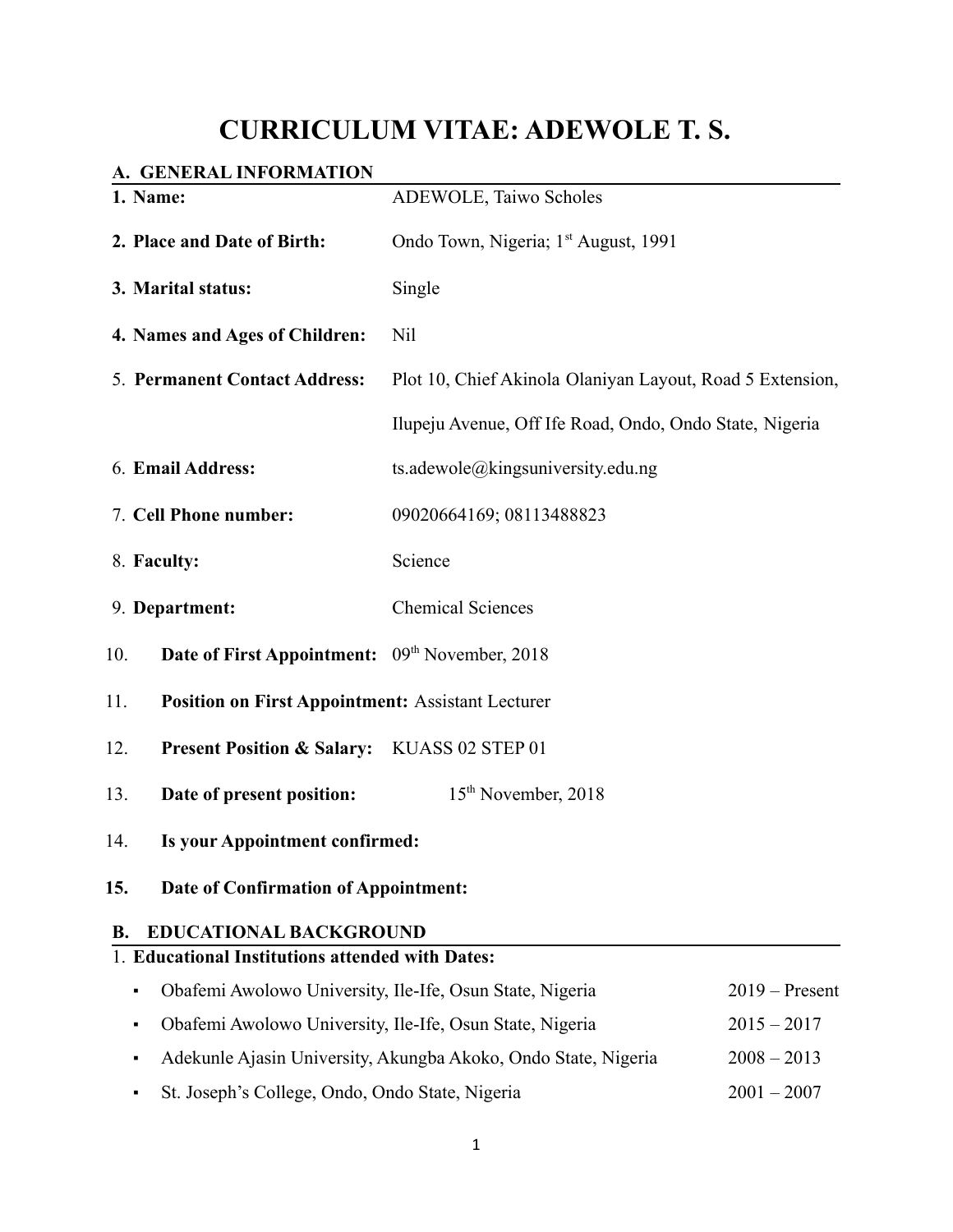| Christ Miracle Nursery and Primary School, Ondo, Ondo State, Nigeria<br>$1995 - 2001$ |      |  |
|---------------------------------------------------------------------------------------|------|--|
| 2. Academic and Professional Qualifications with Dates:                               |      |  |
| Master of Science (M.Sc.) in Biochemistry (Distinction)<br>٠                          | 2017 |  |
| Health, Safety and Environment (HSE) Levels 1 and 2<br>٠                              | 2015 |  |
| Bachelors of Science (B.Sc.) in Biochemistry (Second Class, Upper Division)<br>٠      | 2013 |  |
| Senior School Certificate Examination<br>٠                                            | 2007 |  |
| Primary School Leaving Certificate<br>٠                                               | 2001 |  |
| 3. Other Relevant Qualifications/ Certifications                                      |      |  |
| Introduction to Bioinformatics                                                        |      |  |
| 2021                                                                                  |      |  |
| Infection Prevention and Control (IPC) for Novel Coronavirus (COVID-19)               |      |  |
| 2020                                                                                  |      |  |
| Severe Acute Respiratory Infection (SARI) Treatment Facility Design                   |      |  |
| 2020                                                                                  |      |  |
| Clinical Care Severe Acute Respiratory Infection                                      |      |  |
| 2020                                                                                  |      |  |
| 4. Honours, Awards and Distinctions with Dates                                        |      |  |
| <b>Health Prefect</b><br>٠                                                            | 2001 |  |
| Federal Government Scholarship/ Bursary Award<br>$2015 - 2017$<br>٠                   |      |  |
| 5. Research Fellowship with Dates                                                     |      |  |
| C. Work Experience outside the University System                                      |      |  |
| Eminence Corporate Schools, Ondo, Ondo State.<br>$2013 - 2014$<br><b>Employer:</b>    |      |  |
| <b>Department:</b> Science (Biology)                                                  |      |  |
| <b>Positions held: Teacher</b>                                                        |      |  |
|                                                                                       |      |  |
| State Specialist Hospital, Ondo, Ondo State (SIWES)<br>2012<br><b>Employer:</b>       |      |  |
| <b>Department:</b> Chemical Pathology Laboratory                                      |      |  |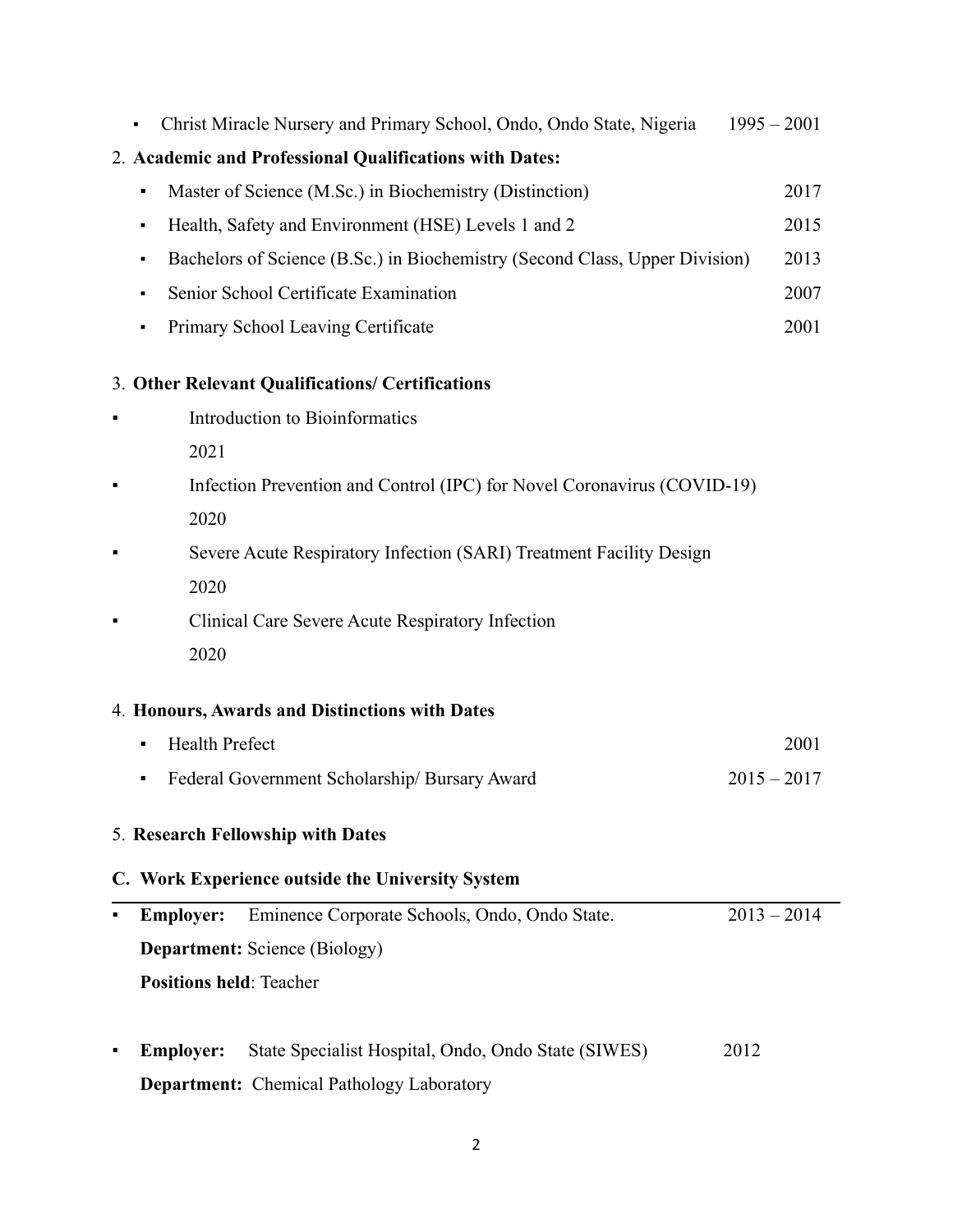**Position held:** Laboratory Scientist

|  | • Employer: Yob Clinical Laboratory, Ondo, Ondo State (SIWES) | 2011 |
|--|---------------------------------------------------------------|------|
|  | <b>Department:</b> Chemical Pathology Laboratory              |      |
|  | <b>Position held:</b> Laboratory Scientist                    |      |

# **D. Work Experience in other Universities**

| $\blacksquare$ | <b>Institution:</b>                        | University of Benin, Ugbowo, Benin City                  | $2014 - 2015$    |
|----------------|--------------------------------------------|----------------------------------------------------------|------------------|
|                | <b>Department:</b> Biochemistry Department |                                                          |                  |
|                | <b>Duties:</b>                             | Assistant Administrative Officer (NYSC)                  |                  |
|                |                                            |                                                          |                  |
|                |                                            | E. Work Experience in Kings University                   |                  |
|                |                                            | <b>Department:</b> Chemical Sciences (Biochemistry Unit) | $2018 -$ Present |
|                |                                            | <b>Position held: Assistant Lecturer</b>                 |                  |
|                |                                            | F. Co-curricular Professional Experience                 |                  |
| Е              |                                            | Level Adviser (400 Level)                                | 2020             |
| $\blacksquare$ |                                            | Member, Faculty of Science Lecture Committee             | 2020             |

| $\blacksquare$ | Examination Officer, Department of Chemical Sciences                       | 2021 |  |
|----------------|----------------------------------------------------------------------------|------|--|
| п              | Quality Assurance Representative, Department of Chemical Sciences          | 2021 |  |
| $\blacksquare$ | Member, Committee on Open-Day/Quiz Competition                             | 2021 |  |
|                | G. Membership of Professional Bodies                                       |      |  |
|                | Nigerian Bioinformatics and Genomics Network                               | 2021 |  |
|                | H. Service                                                                 |      |  |
| i.             | <b>President, Redeemed Christian Corpers' Fellowship (RCCF), Edo State</b> | 2015 |  |

# **I. Courses taught during the current academic session**

# **ii. BCH 202: General Biochemistry II**

**iii. BCH 206: Molecular Biology I**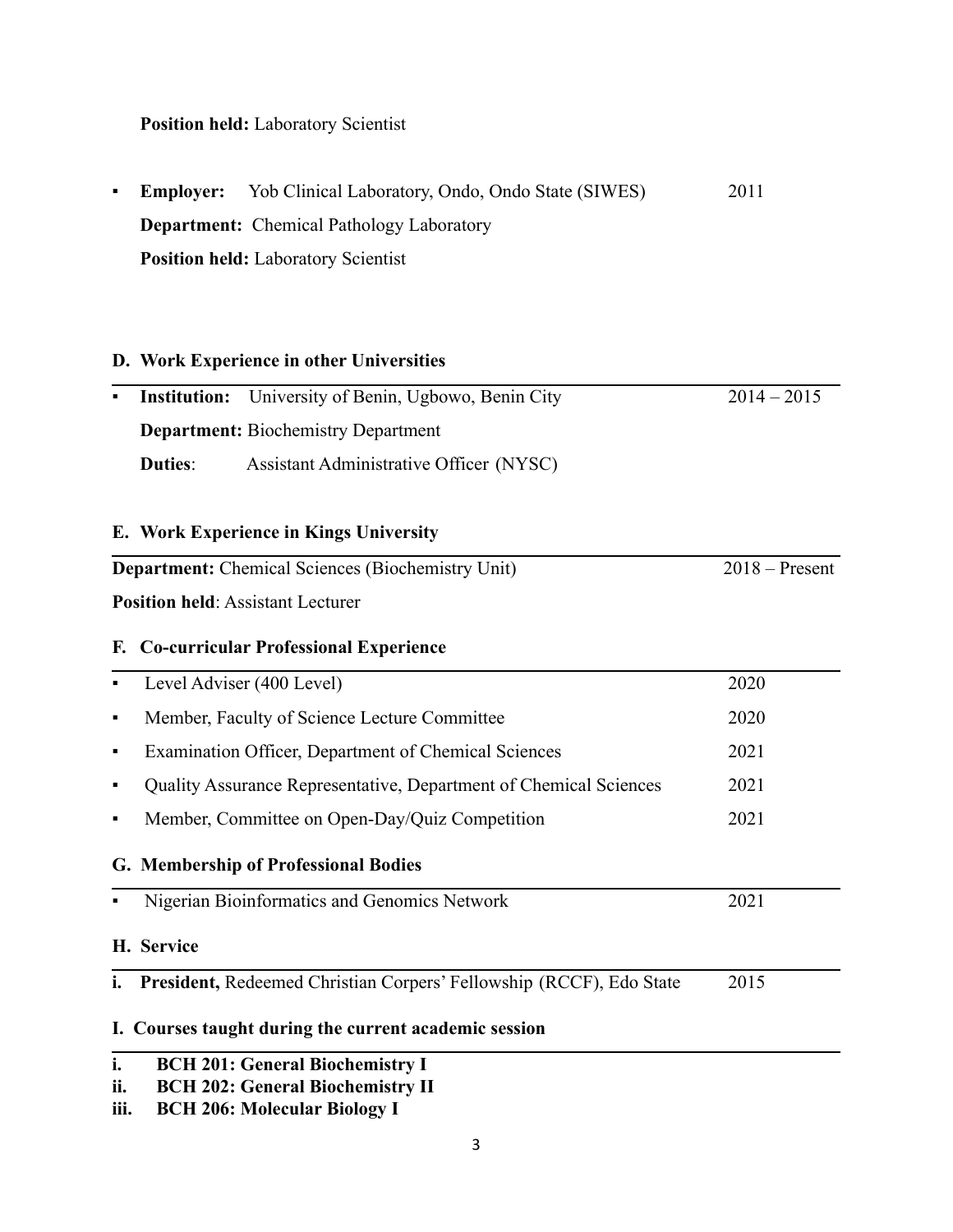- **iv. BCH 208: Food and Nutritional Biochemistry**
- **v. BCH 303: Tissue Biochemistry**
- **vi. BCH 305: Metabolism of Amino Acids and Protein**
- **vii. BCH 308: Metabolism of Lipids**
- **viii. BCH 313 Principles and Molecular Aspects of Immunology**
- **ix. BCH 402: Forensic Biochemistry**
- **x. BCH 407: Biochemical Methods**

#### **J. Undergraduate studies supervision**

- **1.** EMERSON Amanda Sopuruchi (BCH/2015/057). Purification and Molecular Study of a Novel Antimicrobial Peptide (defensin) from *Gladiolus dalenii* Van Geel (*Iridaceae*) Corm **{Completed 2019}**
- **2.** OFODILE Arinze Fredrick (BCH/2016/001). Physicochemical Characterization of Partially Purified Lectin from *Glycine max* Linn. (Soybean) and *Telfairia occidentalis* Hook. F. (Fluted Pumpkin Seeds **{Completed 2020}**.
- **3.** DUDU Boluwatife Bolanle (BCH/2017/002). Fractionation and Biological Activities of Seed Storage Proteins from *Glycine max, Sphenostylis sternocarpa* and *Phaseolus lunatus* {**Completed 2021}**.

# **K. Publications**

- 1. **Adewole Scholes Taiwo**, Kuku Adenike, Okoya Aderonke. (2020) Efficacy of a natural coagulant protein from *Moringa oleifera* (Lam) seeds in treatment of Opa reservoir water, Ile-Ife, Nigeria. *Heliyon* 6(1), e03335. https://doi.org/10.1016/j.heliyon.2020.e03335. **[Netherlands; 50%].**
- 2. Cecilia Nireti Fakorede, Babamotemi Oluwasola Itakorode, **Taiwo Scholes Adewole**. (2020). Studies on Pigments Produced by two Bacteria Isolated from a Dump Site in Ile-Ife. *International Journal of Pharma Sciences and Scientific Research*. 6:2, 39-48. **[Singapore; 30%]**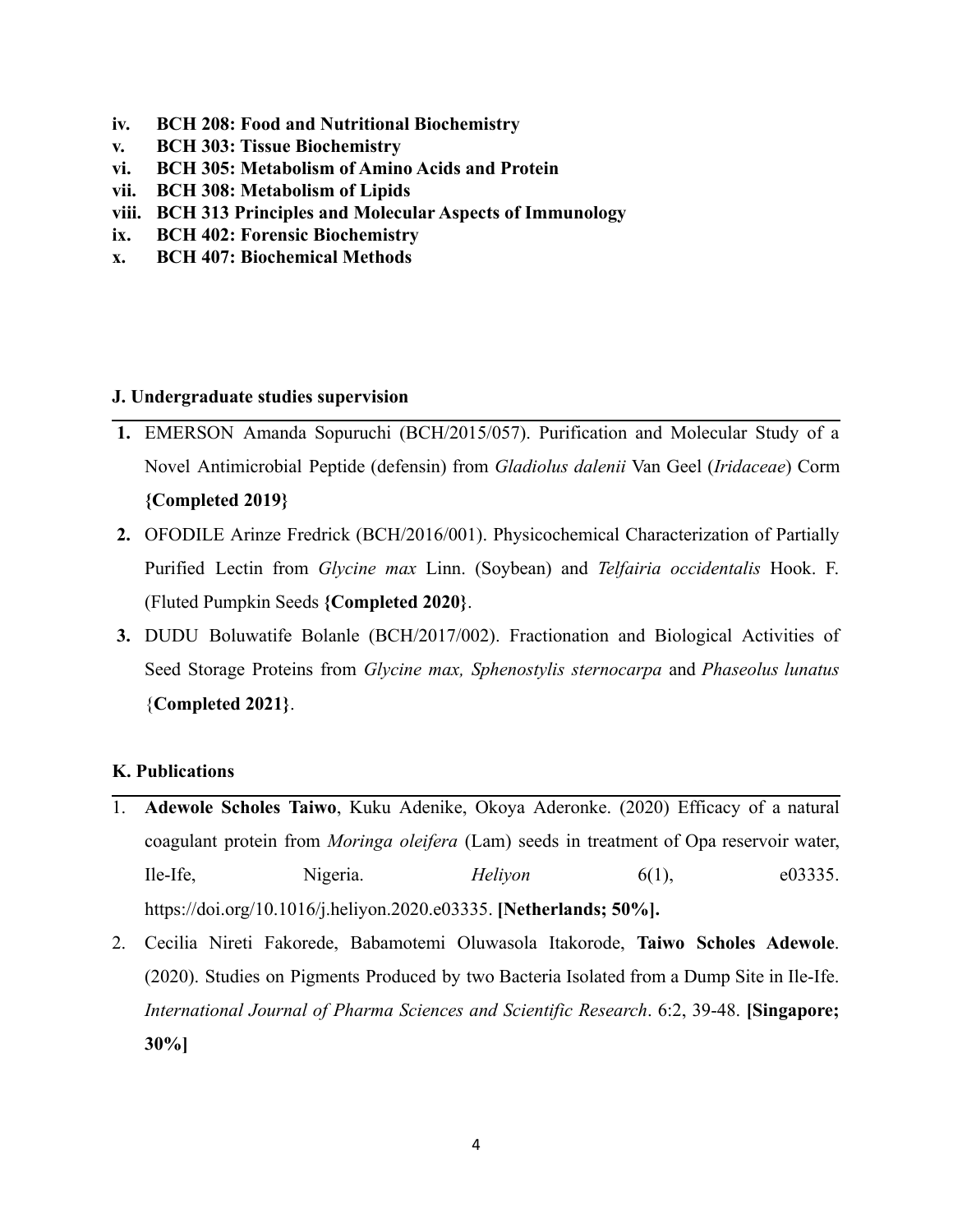- 3. Tolulope Nubi, **Taiwo Scholes Adewole,** Titilayo Oluwaseun Agunbiade, Olukemi Adetutu Osukoya and Adenike Kuku. (2021). Purification and Erythrocyte-membrane Perturbing Activities of a Ketose-specific Lectin from *Moringa oleifera* Seeds, *Biotechnology Reports.*e00650. <https://doi.org/10.1016/j.btre.2021.e00650>. **[Netherlands; 40%].**
- 4. Isaiah O Adedoyin, **Taiwo S Adewole**, Titilayo O Agunbiade, Francis B Adewoyin, Adenike Kuku. (2021). A Purified Lectin with Larvicidal Activity from a Woodland Mushroom, *Agaricus semotus* Fr. *Acta Biologica Szegediensis.* 65(1):65-73 <https://doi.org/10.14232/abs.2021.1.65-73>*.* **[Hungary; 40%].**

#### **L. Current research activities**

Cloning and expression of a recombinant antimicrobial peptide (defensin) from *Gladiolus dalenii* Van Geel (*Iridaceae*) corm

#### **M. Conferences and Workshops attended**

| п.      | <b>October, 2021:</b> | International Live Webinar on "Professional Development of Plant       |  |
|---------|-----------------------|------------------------------------------------------------------------|--|
| Science |                       |                                                                        |  |
|         |                       | Enthusiasts", Organized by Bioingene, Street #503, Action Area 2B, New |  |
|         |                       | Town, Kolkata, 700156, West Bengal, India.                             |  |
| ٠       | <b>August, 2021:</b>  | Two-Day Training on teaching Methods – Pedagogy, Organized by Kings    |  |
|         |                       | University Odeomu, Osun State, Nigeria.                                |  |
| ٠       | <b>August, 2021:</b>  | Four-Day Training on Proposal Writing and Grantsmanship, Organized by  |  |
|         |                       | Kings University Odeomu, Osun State, Nigeria.                          |  |
| ٠       | June, 2021:           | International Conference of the Faculty of Science, Obafemi Awolowo    |  |
|         |                       | University Ile-Ife, Nigeria.                                           |  |
| ٠       | <b>May, 2021:</b>     | training on Data Science for Biologists<br>Virtual<br>$(Big$ Data &    |  |
|         | Bioinformatics)       |                                                                        |  |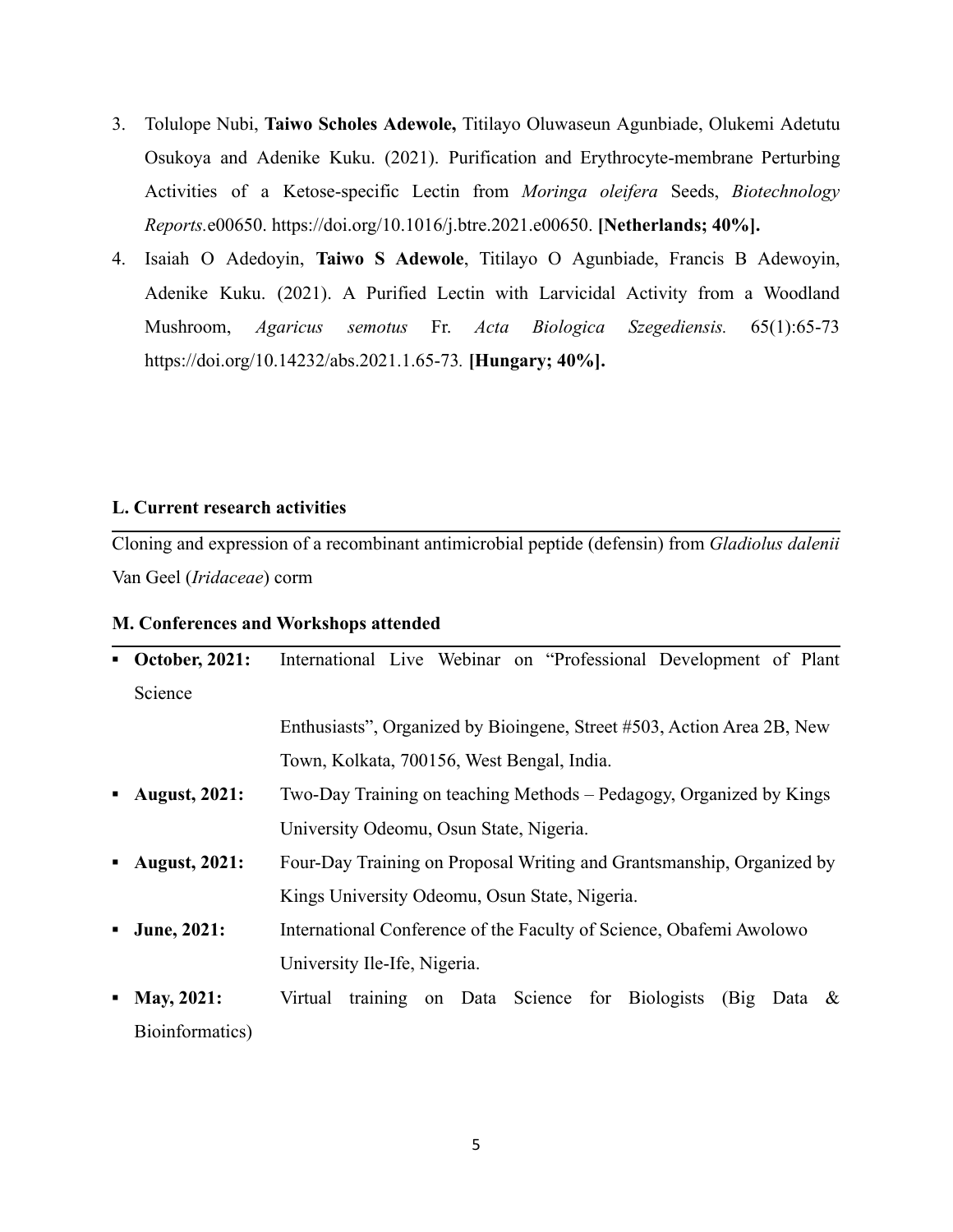Organized by Pine Biotech. (Tauber Bioinformatics Research Center), 1441 Canal Street, Ste 413, New Orleans, Louisiana 70112, United States of America.

- **March, 2021:** Virtual workshop on Basic Bioinformatics Training (Big Data and Next-Generation Sequencing): Introduction to Bioinformatics, Genomics, Transcriptomics, for analyzing and interpreting "Omics" data concluded by annotation, visualization, and interpretation of the results. Organized by Pine Biotech (Tauber Bioinformatics Research Center), 1441 Canal Street, Ste 413, New Orleans, Louisiana 70112, United States of America.
- **• February, 2021:** 5 days' online workshop on emotional intelligence. Organized by the Nigerian-German Centre for Jobs, Migration and Reintegration, Lagos, Nigeria.
- **▪ February, 2021:** The impact of Covid 19 on learning and life as we know it: Is this the dawn

of a new era? Organized by Precious Cornerstone University Centre of Technological Advancement and International Collaboration (CoTAIC), Precious Cornerstone University, Ibadan, Nigeria.

- **January, 2021:** Digital module on working with Linux, bulk RNA Seq and Pathway, Enrichment Analysis, Network Bioinformatics, Molecular Docking and Simulation, Organized by decodelife.org, Garhi Bohar, District Rohtak - 124021 Haryana, India.
- **▪ December, 2020:** International webinar on "Genome Editing to Enhance Multiple Disease Resistance in Crop Plants," Organized by Plantgenomia Garividi, India.
- **▪ November, 2020:** De Novo Synthesis of Test Compounds, Lead Optimization, Molecular Docking and Docking Validation, ADMET Predictions and Primer Design. Jaris Computational Biology Centre, Jos, Nigeria.
- **July, 2019:** Pharma-Food Congress. Phytomedicine and Functional Foods: Keys to

6